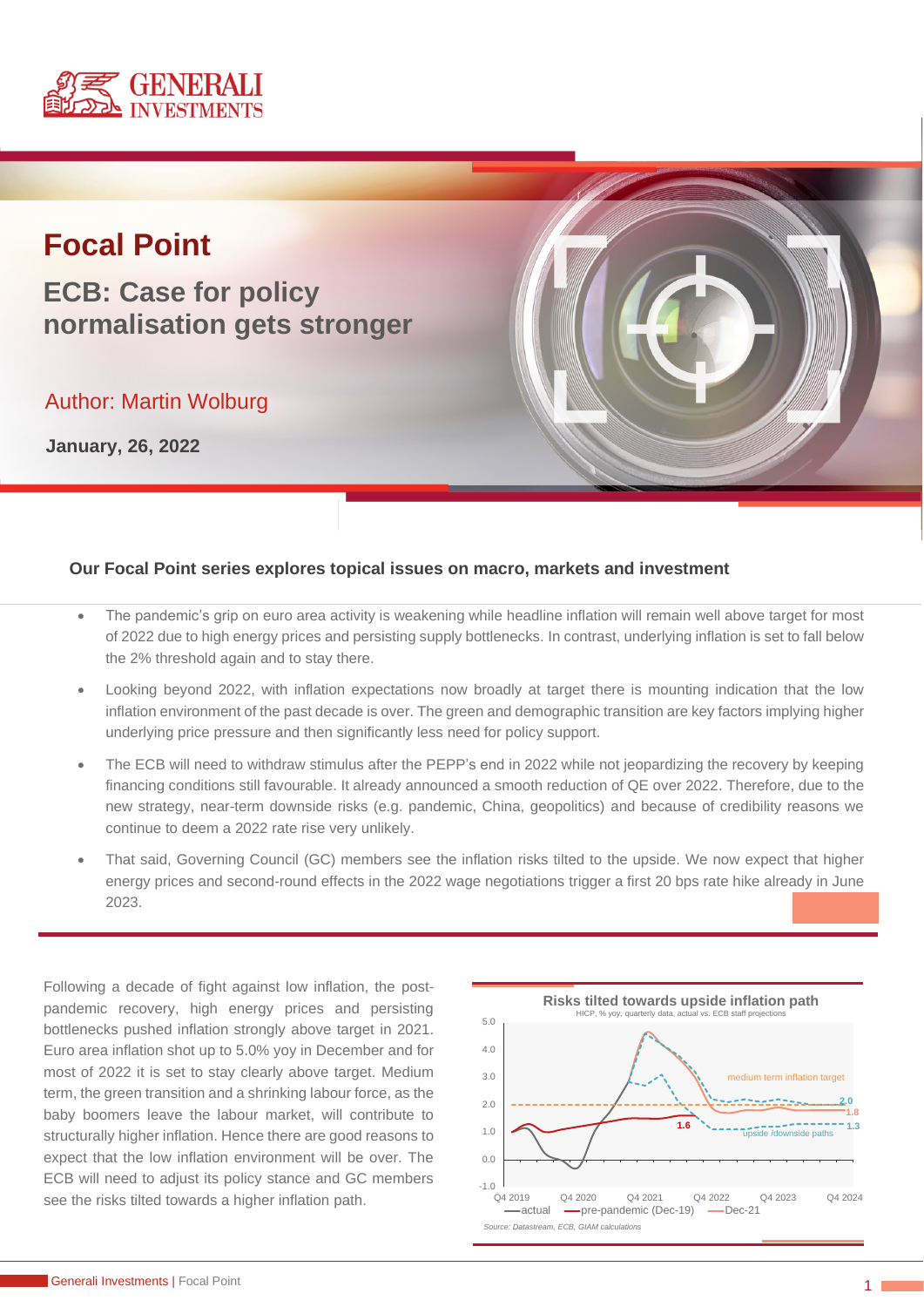We expect the ECB to proceed cautiously in order not to choke-off the recovery but look for an anticipation of the first deposit rate hike to 2023.

#### **Underlying price pressure not yet easing**

What makes the current situation so special is that there is a **broad-based increase in prices**, and not just concentrated in Covid-sensitive sectors. As of November 2021 only 2 out of 85 components (HICP on a 3-digit level) reported falling annual inflation whereas 47 saw numbers above 2.0%, something not seen for about ten years. And there is good reason to expect that even after the petering out of some base effects at the outset of the year (related to the temporary 2020 German VAT cut) underlying price pressure will moderate from the December 2.7% yoy reading but stay strong. In November 2021, producer prices soared by 23.7% yoy and import prices by 9.9% yoy, both the highest values in more than a decade. In order to restore margins firms have increased their prices as the PMI surveys show. Given this price pressure the **ECB adjusted its inflation outlook significantly to the upside** and in the December projection saw annual inflation at 3.2% in 2022 (up from 1.7% in September). Underlying inflation is set to average 1.9% (up from 1.4% in September) thereby coming close the mediumterm target. That said, there are still upside risks to inflation in the offing.

#### **Energy price risks: green transition and geopolitics**

A significant upside risk to inflation emerges from energy prices that accounted for roughly half of the record-high December inflation rate. Looking ahead, there are further upside factors at work. With the recovery set to continue after an Omicron-induced winter soft patch demand will stay strong. But the **green transition is likely to cap** investment in fossil energy; constrained supply will thereby keep prices high. And renewable energy is not yet able to increase energy supply at the needed scale. In a [recent speech](https://www.ecb.europa.eu/press/key/date/2022/html/ecb.sp220108~0425a24eb7.en.html) GC member Schnabel made clear that the ECB is pretty aware of this issue, expects **energy to make a higher contribution to annual inflation than** the 0.3 pps **since the**  start of **EMU** and concludes that the energy transition "*poses measurable upside risks to our baseline projection of inflation over the medium term.*"

The second factor in favour of higher energy price inflation is **geopolitics** amplifying the effects from the green transition. Gas is an important stopgap on the way to climate-neutrality. It has a weight of 20% in the HICP energy. Current future prices suggest that the gas price will fall by almost 50% within one year. However, apart from weather effects, increasing geopolitical tensions and especially the **Russian-Ukrainian tensions have the potential to keep gas prices high or to even increase them**.



#### **Labour market in good shape**

What makes the current situation so special is that due to the various pandemic-related support measures the **labour market is currently in good shape**. The euro area unemployment rate of 7.2% (November 2021) is just a notch above the European Commission's estimated equilibrium level (with the NAWRU at 7.1% in 2022). Employment is also on an expansionary trajectory (+2.0% yoy in Q3/21) and surveys like the PMI indicate that it continues notwithstanding the winter soft patch in activity. Hence, unlike to other recoveries the remaining labour slack will disappear faster this time. Moreover, with the Baby Boomers increasingly leaving the labour market the **working-age population will shrink over the coming years**. Until 2024 it is set to recede by 1.2 mn persons (or 0.5%) compared to the pre-pandemic level. This increases the scarcity of labour and hints at higher than past wage growth over the medium term.

#### **Current wage round a key signpost for the ECB**

The current wage round will take a centre stage for the GC's inflation outlook. It will be a key signpost for second-round effect from the current inflation spike as various GC members like President Lagarde, Vice-President de Guindos, Schnabel and Chief Economist Lane made clear.



Negotiated wages were up by only 1.3% yoy in Q3/2021 (Q1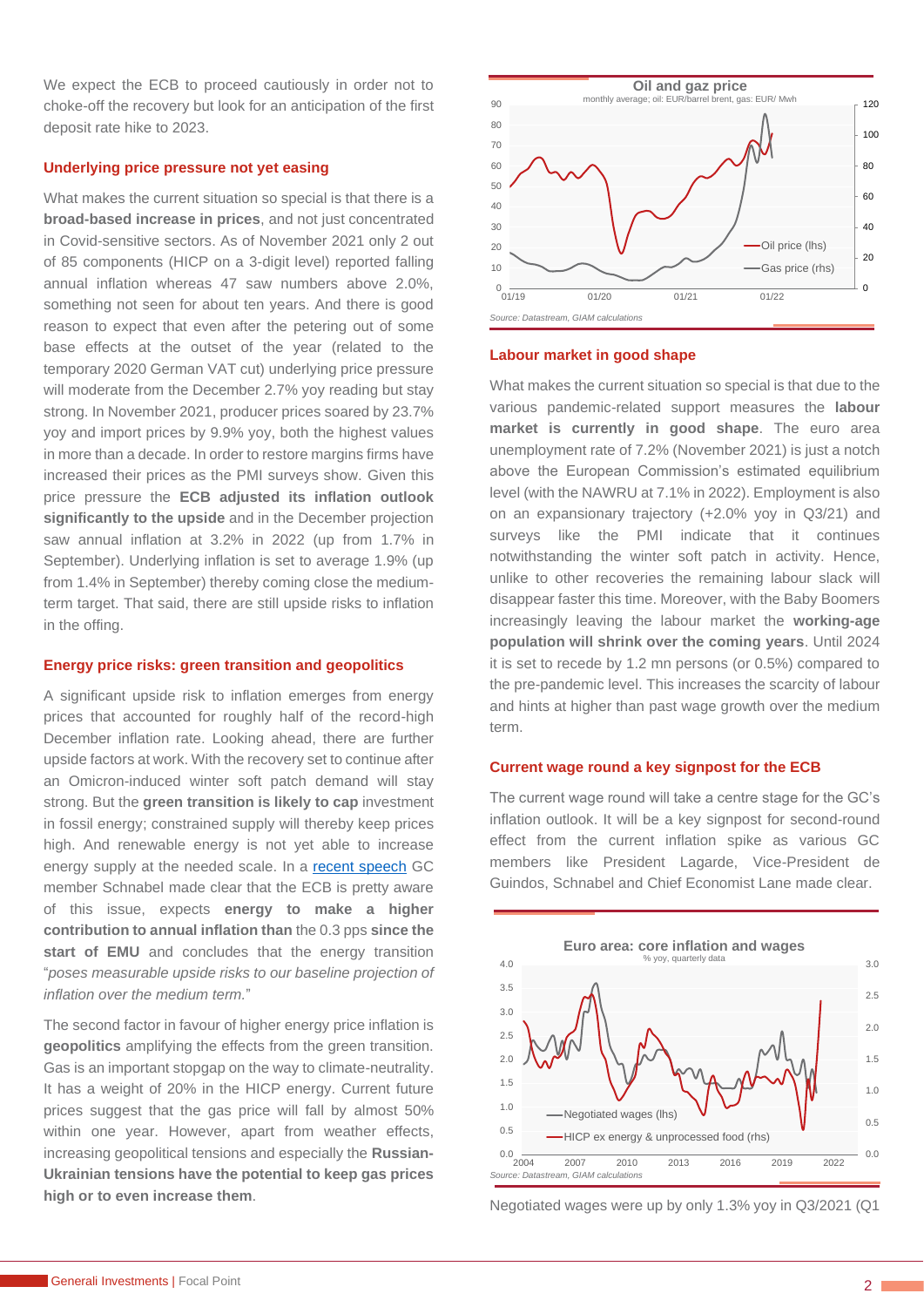to Q3 average is 1.5%) and according to the latest EC forecast compensation per employee was up by 2.6% in 2021. We see **clear signs of a significantly higher wage growth in 2022**. Trade unions are demanding a compensation for last year's inflation surge. This concerns first of all the German economy where inflation averaged 3.1% yoy (higher than the euro area average of 2.6%) last year while negotiated wages advanced by only 1.7% yoy.

**In Germany, wage [demands for the 2022](https://www.wsi.de/de/forderungen-37241.htm) round are at around 5%** for twelve month (printing industry) **and 5.0- 6.5%** (restaurants or *Nahrung-Genuss und Gaststätten*). Other trade unions will likely follow with similar demands. Moreover, the minimum wage rises against year-end 2021 by 11% in two steps (to 9.82 by Jan 1, 22 and 10.45 by July 1, 22) and there even is some willingness by the (together with Greens and Liberals) governing Social Democrats to increase it to 12 €/hour, as promised in the election campaign, already this year. The minimum wage covers about ¼ of the employees (according to [WSI Tarifarchiv\)](https://www.wirtschaftsdienst.eu/inhalt/jahr/2019/heft/5/beitrag/mindestlohn-von-12-euro-auswirkungen-und-perspektiven.html) and also serves as an anchor for sectoral minimum wages that are negotiated between employers and trade unions and finally declared as binding by the government.

We think that the **wage pressure in Germany might be outstanding compared to other countries but that wage growth will increase also in other economies** so that in the end it adds further upside pressure on inflation. This would be consistent with past experience. Just before the GFC started to unfold, in 2008 the euro area unemployment rate was at 7.6%, inflation at 3.3% and negotiated wages grew by 3.5%. ECB Chief economist Lane stated in a recent [interview](https://www.ecb.europa.eu/press/inter/date/2022/html/ecb.in220125~bcca1469e6.en.html) that wage growth above 3% would not be consistent with the ECB's inflation target.

#### **Inflation expectations now broadly at target**

In the past the ECB would have welcomed higher inflation as a mean to push inflation expectations back to normal. However, at present its **preferred measures of inflation expectations are broadly in line with target**. Medium term (5Y) average inflation expectations by professional forecasters have recovered to 1.9% and market-based ones January average is at 2.1% (5Y ILS) and at 1.9% (5Y5Y ILS). Generally, the inflation-linked swaps are close to or above 2% from the 1Y to 30Y bucket.

The liquidity premium in the ILS biases these inflation expectations somewhat to the upside. But given the upside risks to inflation it becomes clear that there is no need for the ECB to push inflation expectations further up. Instead, there is a **risk that they become de-anchored**.



#### **Favourable financing conditions still needed**

While there is mounting support for a further unwinding of the highly supportive monetary policy stance the **GC will want to keep financing conditions still favourable in order to not jeopardize the recovery**. The output gap will according to the latest EC forecast close only in 2023. The Omicronwave is a significant downside risk to activity via its direct impact on the euro economies which might be amplified by prolonged pandemic-related bottlenecks from intermediate goods producing (especially Asian) economies. The risk of escalating geopolitical tensions comes on top. Moreover, **financing conditions are already tightening reflecting the forthcoming Fed action**. We look for four key rate hikes in 2022 and the start of quantitative tightening. This has contributed and will continue to contribute to a rise in the term premium, leading to a further upside pressures on euro area core government bond yields. Moreover, peripheral government bond spreads have already started to increase.

#### **The ECB's Financing Conditions Dashboard**

z-scores of respective variables with values > 0 indicating better than average financial conditions, < 0 the reverse; own calculations with latest data on lending rate estimated

|                                    | 2021    | Q3 2021 | $Oct-21$ | <b>Nov-21</b> | Dec-21 Jan-22 |      |
|------------------------------------|---------|---------|----------|---------------|---------------|------|
| Gov. bond spread<br>(GDP weighted) | 1.45    | 1.46    | 1.48     | 1.46          | 1.51          | 1.38 |
| Term premium<br>(10Y-1Y OIS)       | 1.01    | 1.14    | 0.63     | 0.79          | 0.82          | 0.38 |
| <b>BLS</b> credit<br>standards     | $-0.96$ | $-0.21$ | $-0.35$  | $-0.49$       | #NV           | #NV  |
| <b>BLS</b> credit<br>demand        | $-0.41$ | 0.38    | 0.02     | $-0.31$       | #NV           | #NV  |
| <b>High Yield</b><br>spread        | 1.02    | 1.15    | 0.93     | 0.75          | 0.67          | 0.76 |
| Lending rate                       | 1.41    | 1.42    | 1.41     | 1.52          | 1.45          | #NV  |
| unweighted mean                    | 0.59    | 0.89    | 0.69     | 0.62          | #NV           | #NV  |
| last update: 26/01/2022            |         |         |          |               |               |      |

*Source: Datastream, GIAM calculations*

#### **Step-by-step policy normalisation, 2023 first rate hike**

We think that the **ECB will adopt to a step-by-step policy normalization course**. It announced at the December meeting to end the PEPP after March 2022. It will thereafter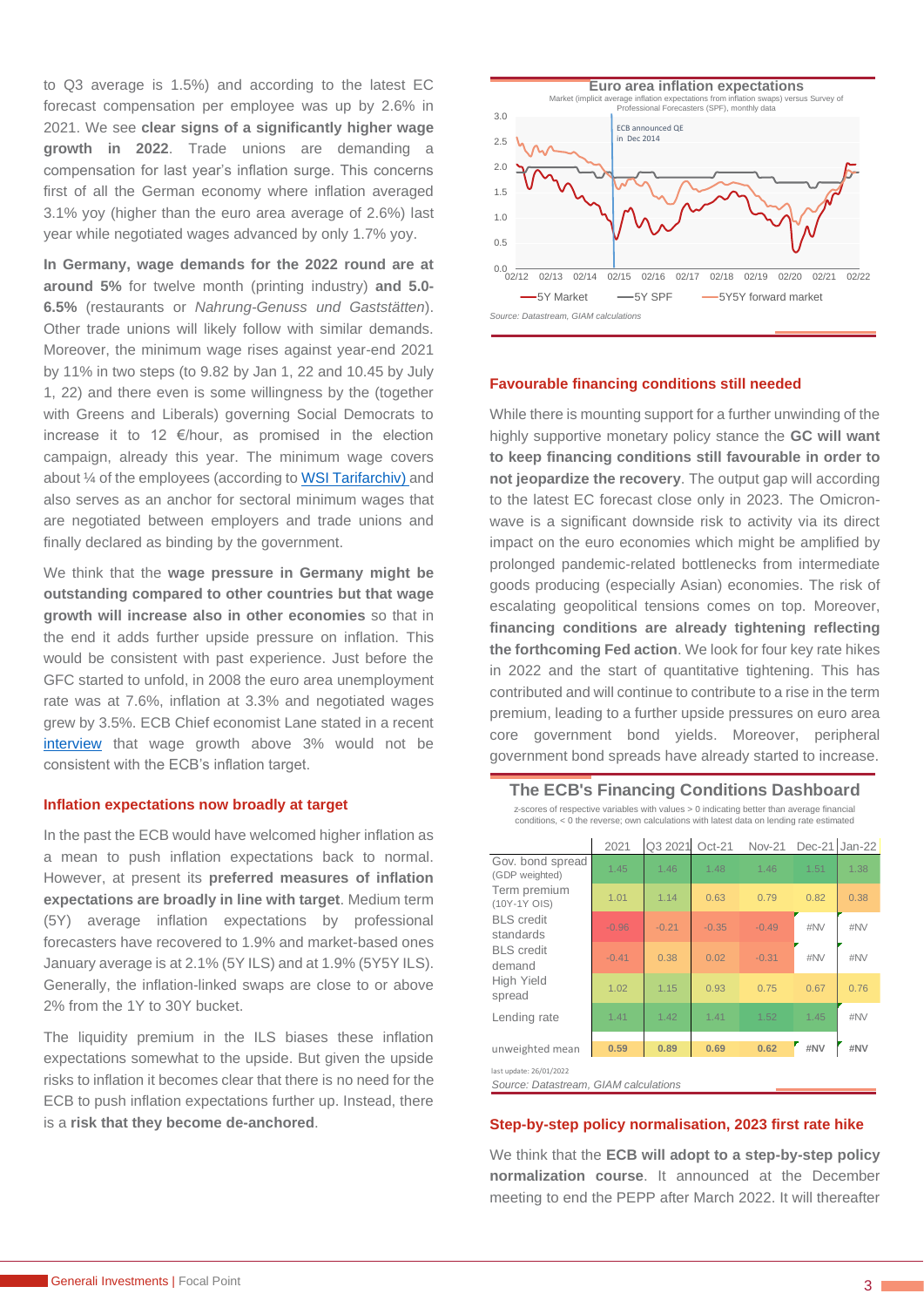temporarily increase APP purchases to smooth the scaling down of overall QE support to  $\epsilon$  20 bn per month in Q4. Annual QE will likely come down to € 440 bn in 2022, from € 1080 bn in the last year. Over the past year the GC stressed that the sequence for policy normalization is: (i) unwinding QE, (ii) hiking rates and finally (iii) selling (or not rolling over) purchased assets again (quantitative tightening). At the **end of 2022 QE will have sufficiently come down so that stopping it should not lead to major market gyrations**.



Given upside risks from energy prices, a likely stronger wage growth than currently pencilled-in by the GC and inflation expectations in line with target, we think that the ECB cannot afford to wait until 2024 and will need to act on rates in 2023 already. The hurdles for a rate hike under the new strategy are high: Both core and headline inflation need to be in line with the medium-term target well ahead before the end of the forecast horizon. But within the GC the awareness of heightened inflation risks seems to increase as the **accounts** for the December meeting reveal. Here, an increase in also underlying inflation was acknowledged, it was mentioned in the discussion that with the inclusion of owner-occupied housing costs inflation would have been higher and that there is a possibility of inflation being higher for longer. Moreover financial stability risks stemming from historically low rates could not be tackled by means of macroprudential measures only.

Over the course of the year the GC will likely need to adjust its projected inflation path (which will be done at the meetings in March, June, September and December) more and more to the upside so that the case for higher rates becomes stronger. In December 2022 the threshold for higher rates should be met. Moreover, the GC will also take into consideration that the latest stabilization of inflation expectations is largely due to the expectation of higher key rates. The ECB will have to deliver to avoid that inflation expectations rise further and become de-anchored.

All in all, we deem it now most likely that the **ECB** 

**announces an end of QE for January or March 2023 and embarks on a first deposit rate hike by 20 bps in June 2023**. The further policy moves will remain highly data dependent (especially on inflation) but we expect another hike in December 2023 (most likely by also 20 bps) which would leave the deposit rate still in negative territory (at -0.1%) but pave the way for an end of the negative interest rate policy persisting since 2014.

#### **Market expectation of rate hike in 2022 only tail risk**

Markets have a much more aggressive view of ECB rate hikes. Already last autumn they embraced the idea of a 2022 rate hike. Since then GC members have continuously communicated that this is overdone and President Lagarde among other called this "*very unlikely*". Notwithstanding these comments expectations of a 2022 rate hike even intensified after the December meeting. A reason might be that markets take the Fed as a blueprint. However, the situation there is very different. For instance, US hourly wage growth averaged 4.9% yoy in Q4/2021 as the labour market ran hot. The euro area is far away from such a situation and it is hard to image realistic circumstances under which the ECB would depart from the announced sequence of policy steps and hike while still conducting QE (as it may also entail an unwelcome flattering of the yield curve). Without lasting damage to credibility this would need an extraordinary event which we could imagine only as a tail risk. Accordingly, **we recommend marking profit of current market pricing by taking a long position in the 3-month Euribor December 2022**.